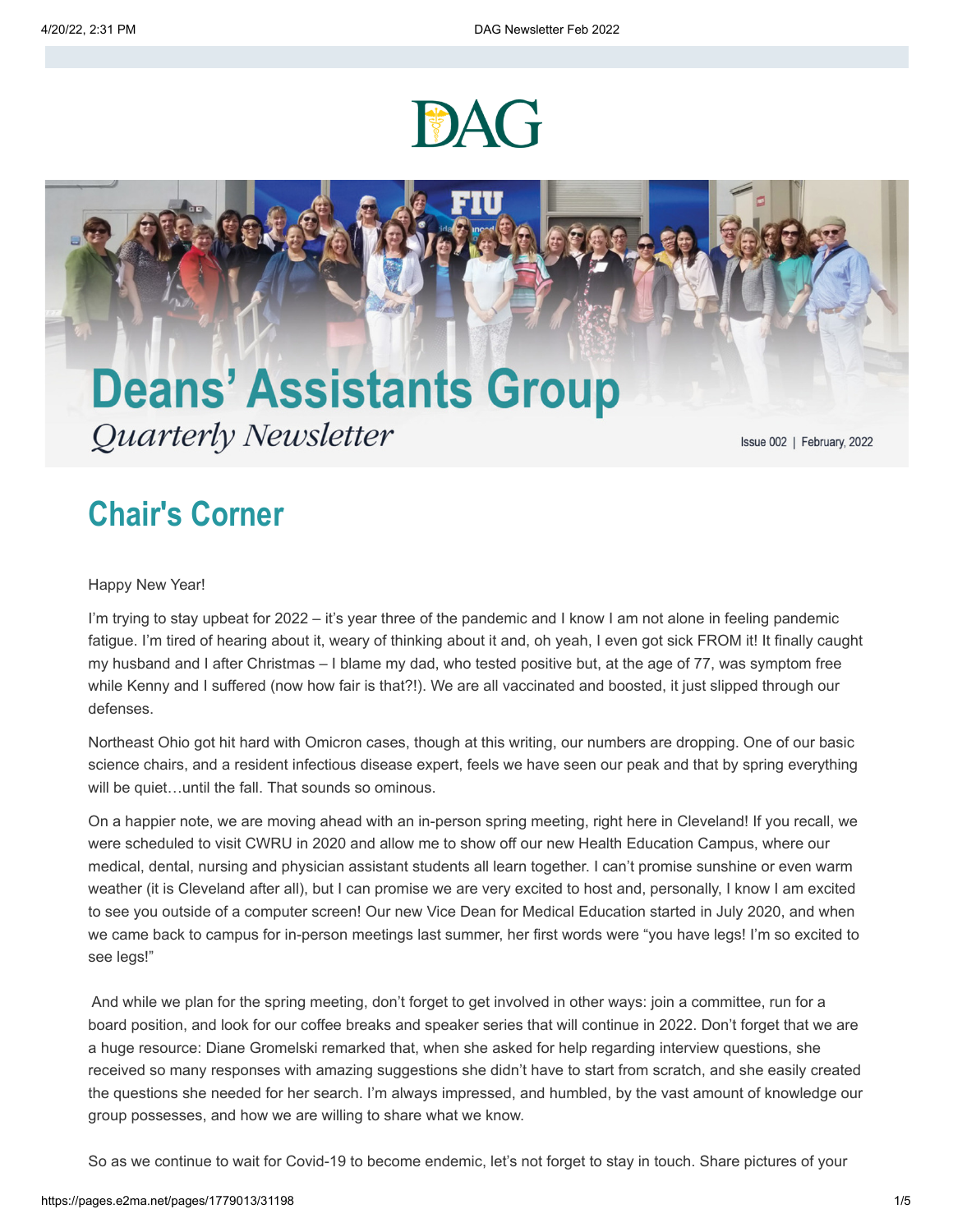### 4/20/22, 2:31 PM DAG Newsletter Feb 2022

vacations, let us know of significant events in your lives, send pictures of your schools or your city – we want to celebrate with you! (and if you show off your sunshine and beaches I promise those of us up north, in the throes of winter, won't hold it against you!)

Susan

Networking is not collecting contacts.

Networking is about planting relationships.

PS. Don't forget to renew your membership by March 1st; we waived the annual fee again this year. And if you know someone who would benefit from joining, encourage them!

**Getting to Know You**

DAG has gained many new members, but due to the global pandemic, in-person meetings were canceled in 2021. DAG has had virtual meetings, webinars, and professional development sessions. The program planning committee is moving forward with organizing an in person meeting in Cleveland, Ohio April 28-30, 2022. Please watch for more information to come.

# **Welcome New Members!** Adriana J. Basurto, MBA

A native of Los Angeles, California, Adriana Basurto has always been action-oriented, combining a deep respect for education with a life-long fascination with the ability of medical professionals to positively impact the lives of everyone in her community. With a bachelor's in Business Administration from California State University, Fullerton (2010), and an MBA from Southern New Hampshire University (2021), in her role as Manager, Business Affairs and Assistant to the Interim Vice President for Medical Affairs and Chief Business Officer at the Dell Medical School at The University of Texas at Austin, she facilitates the processes and functions of a new, and growing, academic health system that serves one of the nation's most dynamic cities.

"Healthcare is a complex and demanding system," she says of her work. "We have a broad and talented mix of experts in multiple disciplines working together in a range of interrelated ways. Though I'm not a clinician, by orchestrating the skills of our senior leadership team in a way that maximizes their effectiveness and efficiency, I can make my own personal contribution to helping our team achieve its larger goal of transforming how healthcare services are delivered to our community."

And community is of particular importance to Adriana who, as President of the Eat Austin Youth Foundation, and a committee member of the Dell Med Creating Leaders in Medicine and Beyond program, spends a lot of her time promoting the importance of leadership and the value of self-worth through academics and athletics.

"Personal integrity, and a respect for hard work are fundamental to building a personal skill set that will serve a person throughout their life," she says. "I find working with younger people invigorating because I can help tomorrow's leaders discover and cultivate their own personal strengths today. Working well with others, the ability to set and reach your goals, and the emotional fortitude needed to overcome adversity, these are the life skills that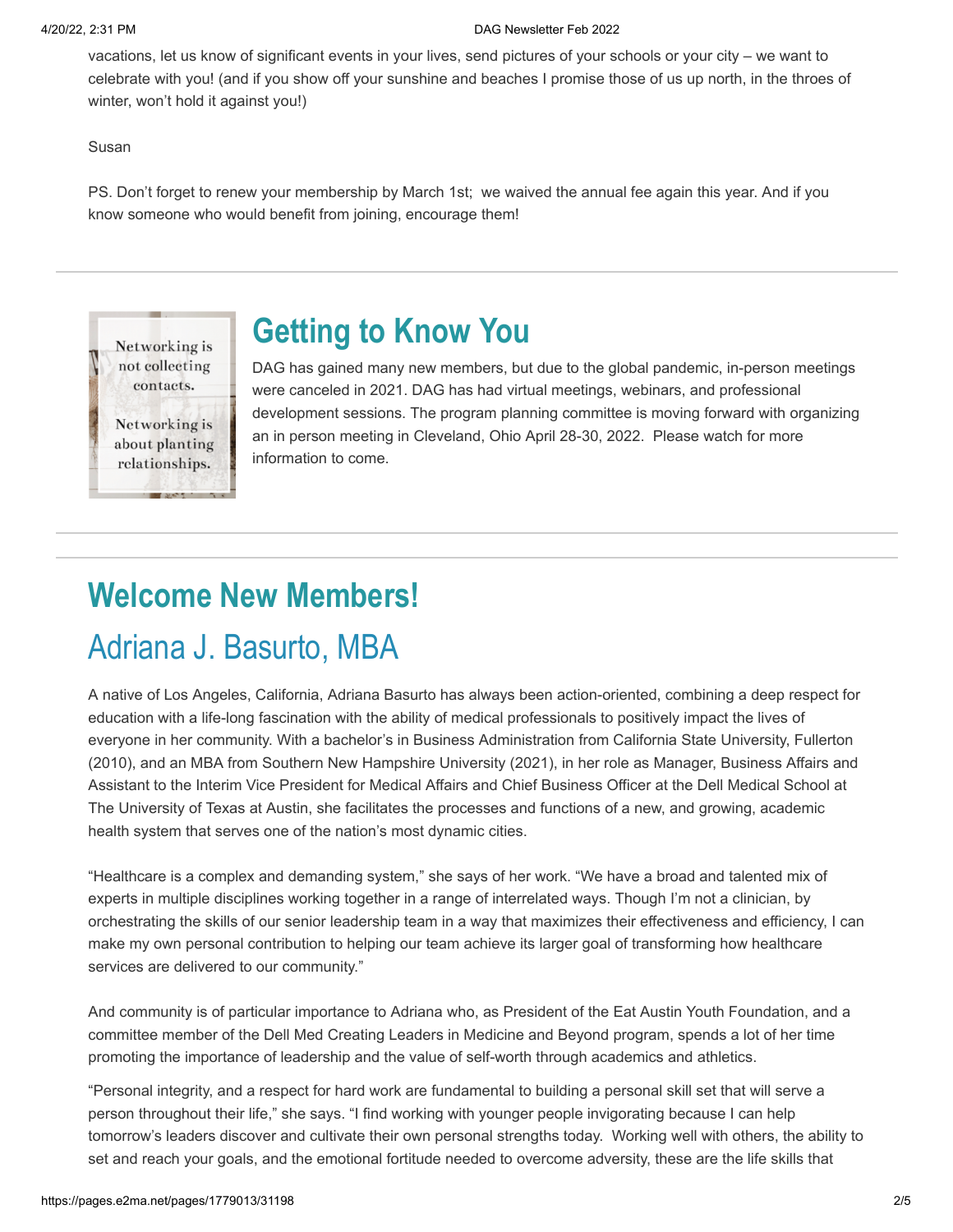have worked for me; and I know they can make a real difference in the lives of my professional colleagues, and the people in my community.

# Colleen Case

Colleen Case is the Executive Assistant to the Senior Associate Dean of Medical Education at The Robert Larner, M.D. College of Medicine at the University of Vermont. She has over 20 years' experience in administration. She supports several committees of our Senior Associate Dean including the Medical Education Anti-Racism Task Force as well as committees for the governance of the college. She served as the administrative support for the Larner College of Medicine's recent successful accreditation with the Liaison Committee on Medical Education. She is most proud of her mentorship to members of the Office of Medical Education and enjoys participating in professional opportunities to successfully support the delivery of our college's medical education programs which includes admissions, curriculum at both our Vermont and Connecticut campuses, medical student services, our Clinical Simulation Lab, Teaching Academy and Continuing Medical and Interprofessional Education. Colleen expressed excitement to collaboratively work with the professional members of the Dean's Assistant Group to further support each other in the important work of supporting the delivery of a great educational program to our future physicians.

## Michele Fitzgerald

Michele currently assists the Executive Vice Dean of Chicago Medical School (CMS) of Rosalind Franklin University of Health and Science as well as the Office of Medical Education. She started with CMS in November 2020 after five years with a NYSE-traded corporation where she supported the Chief Information Officer and a team of 200 IT professionals. Prior to that, she had a career in fundraising for arts and cultural organizations in Chicago, Baltimore and Waukesha, Wisconsin. She intentionally transitioned to executive support from fundraising, feeling so much of her work with nonprofits and boards could be valuable to a new role. She started her career in Chicago, spending six years as an art director for B2B multimedia communications. After an interlude as a stay-at-home mom, she re-entered the professional world as a fundraiser. She earned her BFA at the School of the Art Institute of Chicago and has three adult children; two daughters in Chicago and a son in Austin.

## Denisha Jenkins

Denisha has worked in the Higher Education Industry for going on 19 years. She is now the Executive Assistant to the Dean of the College of Medicine at Charles R. Drew University (CDU). Denisha began her journey working in higher education on a 2-week assignment in 2003. Over these 19 years, she served in key university positions, from assisting the Financial Aid Department to supporting 3rd and 4th-year medical students in her position as Sr. Rotations Coordinator. Denisha excelled in helping faculty with their teaching needs, but it was her dedication and hard work as the Sr. Administrative Associate to the Associate Dean of Clinical Programs at Western University of Health Sciences that prepared her for the role as an Executive Assistant.

Denisha is passionate about higher education and working with medical students, faculty, and university leadership. She genuinely believes that supporting medical education is a great way to contribute to the greater good of public health.

# Kimberly Schmuki

Kimberly has 21 years of administrative assistant experience and a proven ability to excel in customer service, organization, problem-solving and multi-tasking in fast-paced work environments. In her current role as the Executive Assistant to the Provost, Executive Vice President, and the Julia A. Uihlein, MA, Dean of the School of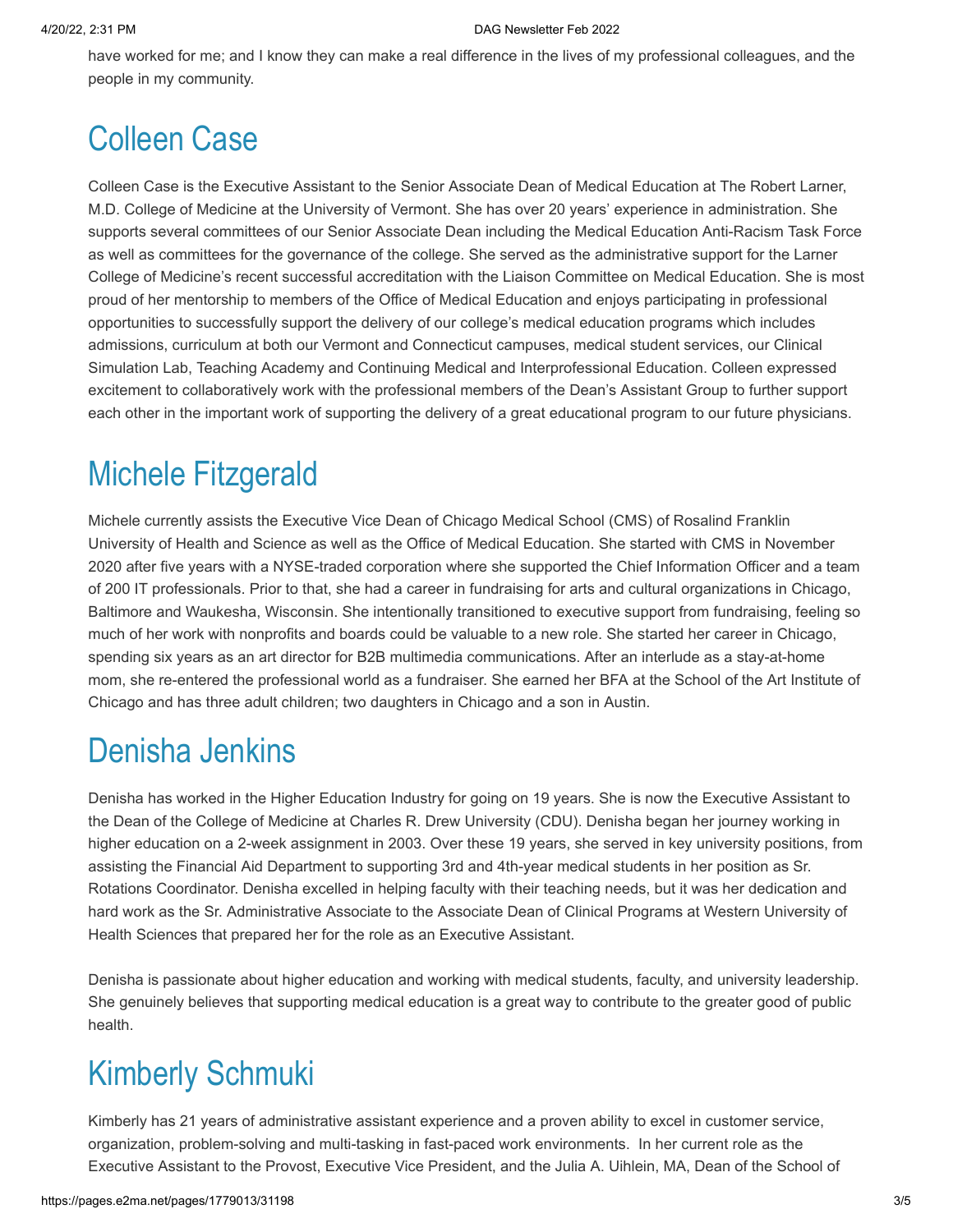#### 4/20/22, 2:31 PM DAG Newsletter Feb 2022

Medicine at the Medical College of Wisconsin (MCW), she manages to utilize her skills to keep the inner workings of this busy office on track. Kimberly's positive attitude, sense of humor, and "glass is half full" approach bring a respite of smiles and humor to everyone's day.

As a strong advocate for the benefits of mentoring, Kimberly's proudest professional accomplishment was her instrumental role in starting an Administrative Professional's Mentoring Program (AMP) at MCW. Together with four other dynamic and innovative administrative professionals from diverse backgrounds on campus, she formed the AMP Committee to strategize, plan, and implement the program in July 2019. The mission of the program is to share knowledge and skills and to foster personal and professional growth among AMP participants. The AMP program started out with 24 mentors and even with the start of the COVID pandemic in early 2020, we managed to increase our ranks to 57. Since July 2019, there have been 84 mentoring relationships established. Feedback from a few of the mentees in the AMP program included: "Kimberly's willingness to share knowledge and resources so others can excel is remarkable and very much appreciated… She recognized a disconnect and has been integral in creating a network that supports individuals in these roles…." "I never feel alone or unsupported and am proud to be a part of a group of professionals who support each other."

Kimberly is also is a member of the MCW Council for Women's Advocacy (CWA), a part of the Center for Advancement of Women in Science in Medicine (AWSM). The joint mission of CWA and AWSM is "that MCW will be a destination for women leaders, cultivating an inclusive and vibrant culture that supports all genders to grow and thrive in the health sciences."

"Every day I get to come to MCW to a job I love surrounded by supportive colleagues that have helped me grow professionally," Kimberly notes. "I'm excited to be a part of the Dean's Assistant Group to exchange information and ideas with others at a national scale so we all can improve together."

## **Member News**

Send any professional or personal pictures or updates that you would like to share with our group.



Watch for upcomin Coffee Break and Speaker Presentation schedule. Looking forward to seeing you soon.

## **Helpful Tips/Tricks**

If you have any tips and tricks please share. Click on the button below for shared tips and tricks

[Find Tips and Tricks](https://drive.google.com/file/d/1DpBQ2qkKQ1WDYmMqGLtu5lKMml6GWhjt/view?usp=sharing)